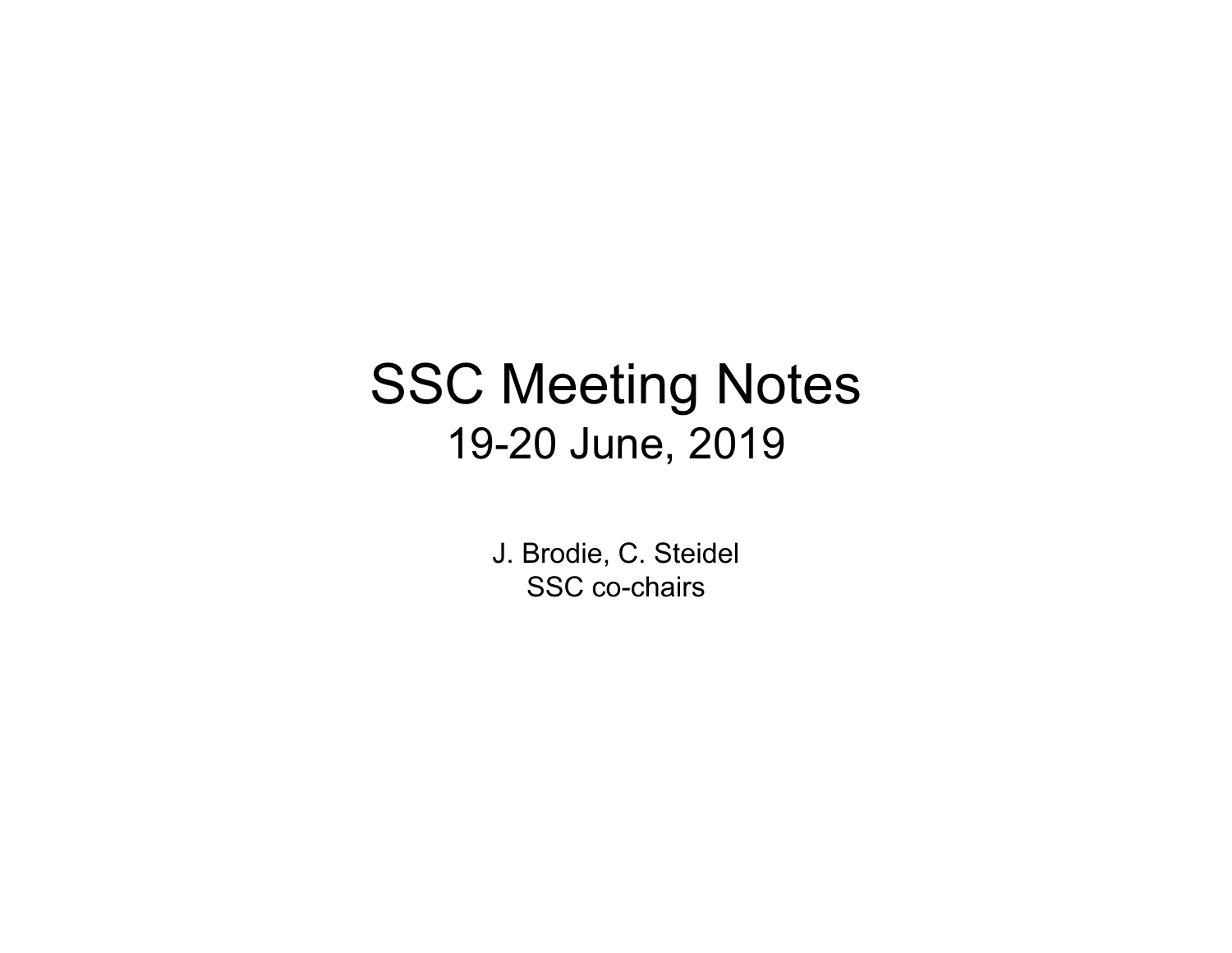#### 2019 White paper and Phase A funding call: summary

- $\bullet$ 7 white papers and 5 Phase A proposals were submitted
- $\bullet$  Topics include new instrument concept and AO studies, upgrade studies, and calibration studies
- Total funding request for White Papers over-subscribed by a factor of  $\sim$ 2 relative to available funds.
- Total funding requested for Phase A studies: oversubscribed by  $\nsim x4$  vs. the available funding for this year.
- Future years will have a higher level of Phase A funding available.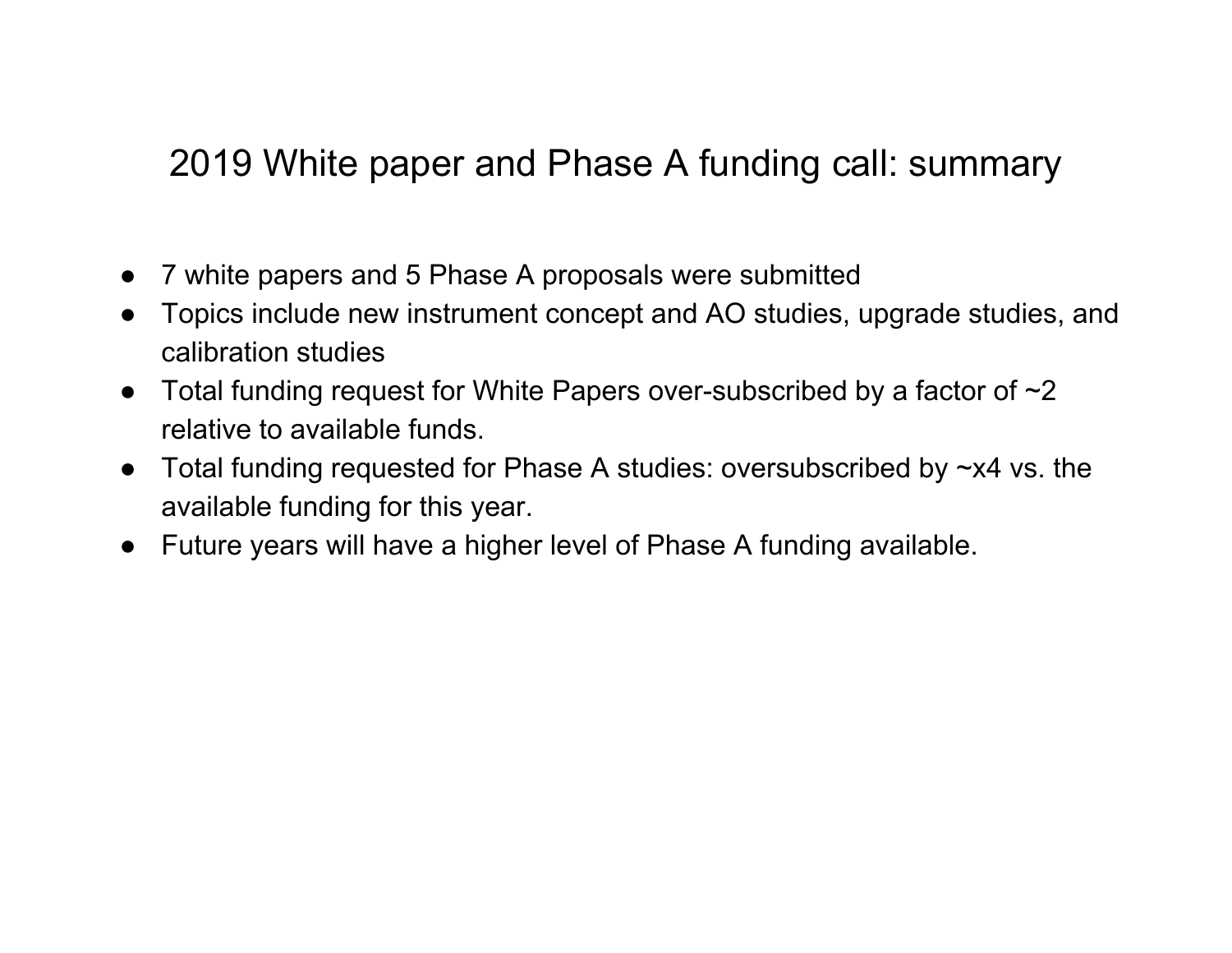### White paper summary

| <b>Project</b>                      | <b>PI</b> (institution) |
|-------------------------------------|-------------------------|
| <b>DEIMOS Detector</b><br>Upgrade   | Kirby (Caltech)         |
| Keck AO Data<br>Science             | Jensen-Clem (UCB)       |
| <b>IGNIS</b>                        | Mace (UT Austin)        |
| <b>OSIRIS Calibrations</b>          | T Do (UCLA)             |
| VIPA demonstrator                   | Mawet (Caltech)         |
| <b>HAM for OSIRIS</b>               | Sallum (UCI)            |
| <b>OSIRIS Ext</b><br>Interferometer | Erskine (LLNL)          |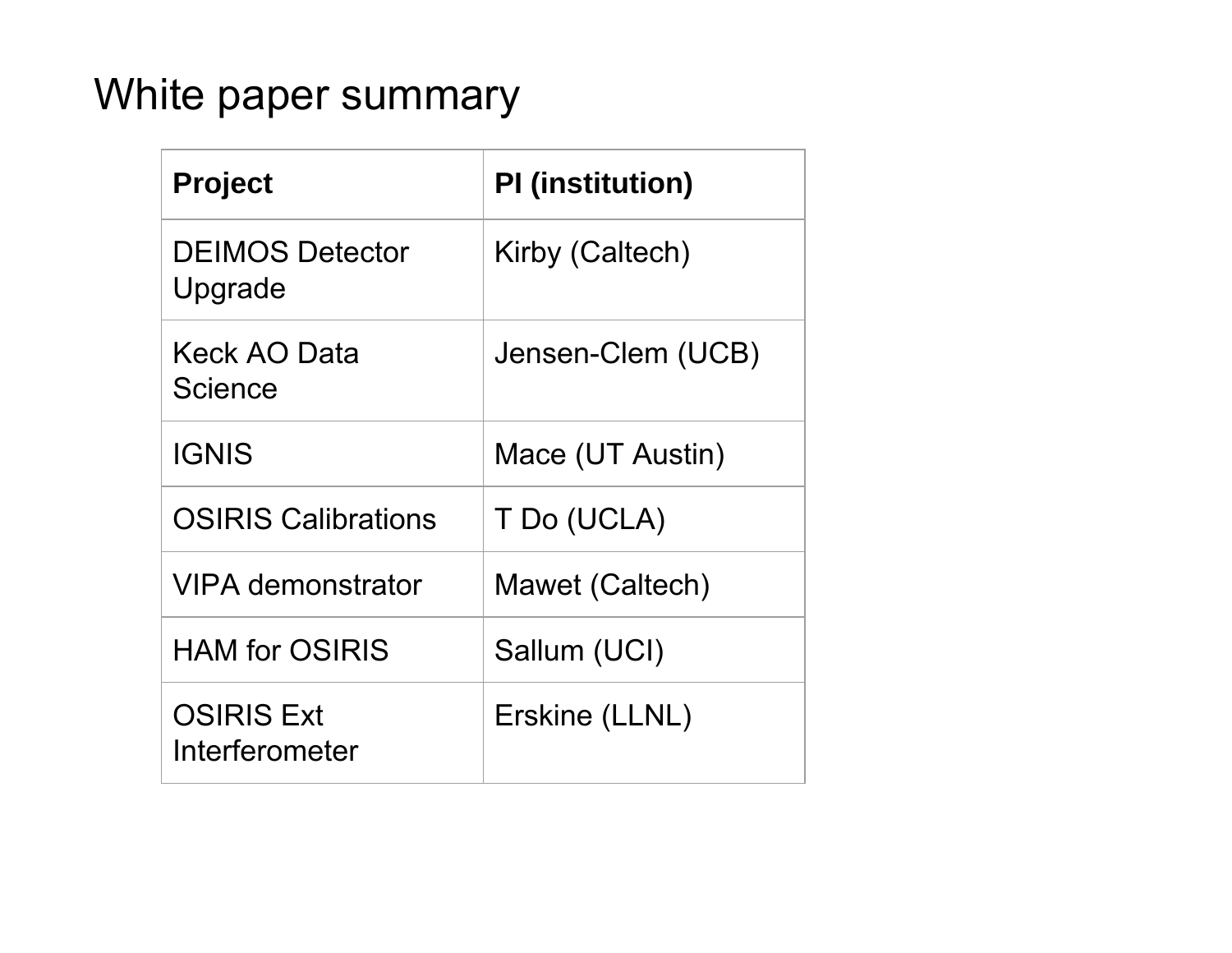## Phase A proposal summary

| <b>Project</b>                   | <b>PI</b> (institution) |
|----------------------------------|-------------------------|
| <b>FOBOS</b>                     | <b>Bundy (UCO/UCSC)</b> |
| AO upgrades                      | Wizinowich (WMKO)       |
| <b>BIRES</b>                     | Cohen (Caltech)         |
| <b>Keck PFWI</b>                 | Cooke (Swinburne)       |
| NIRC2 Upgrade<br><b>Phase II</b> | Mawet (Caltech)         |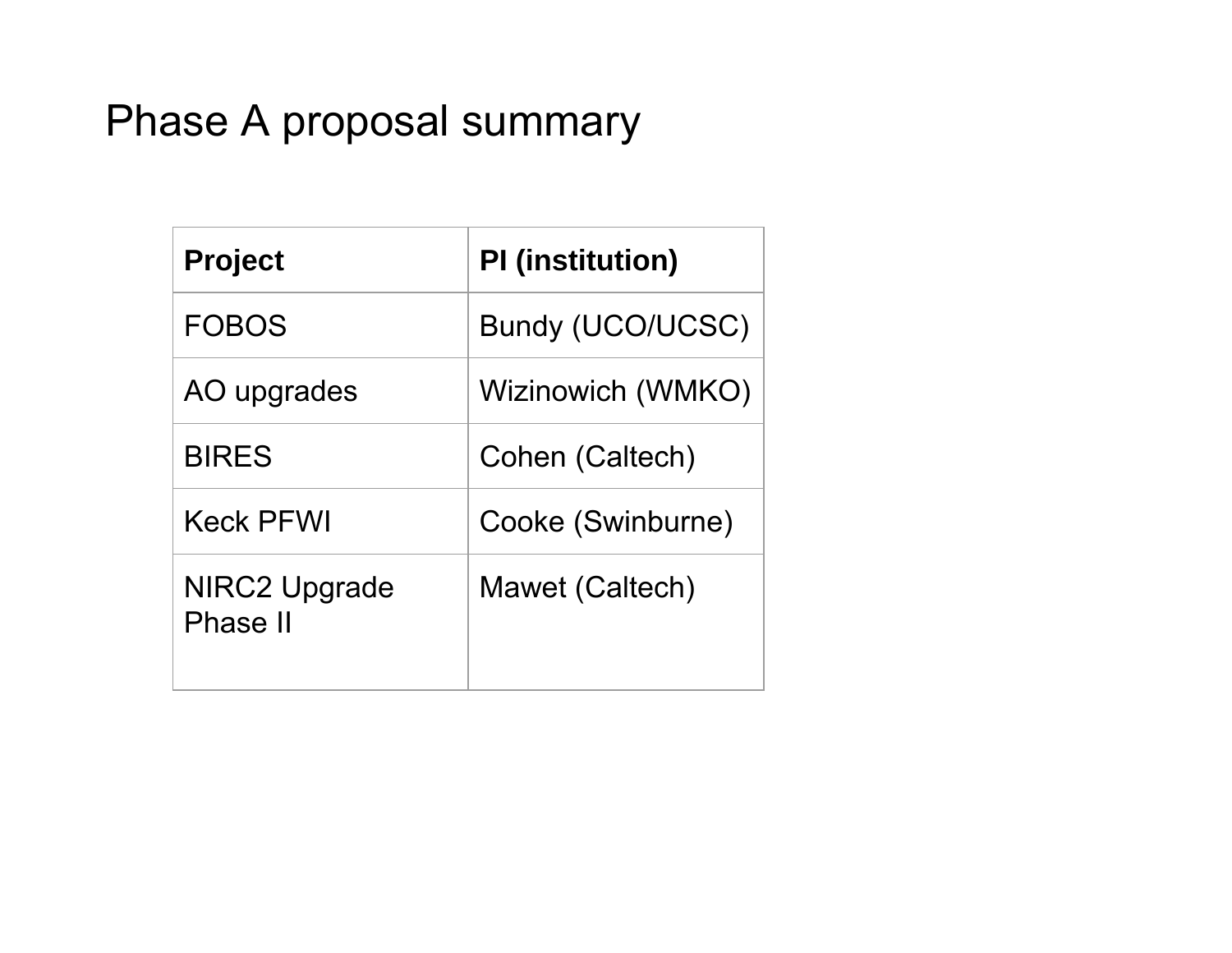#### FOBOS – Status of 2018 White Paper Studies

- $\bullet$  FOBOS is a 0.31‐1.0 um R~3500 instrument, 1800 fibers (based on the need for high target density), 20 arcmin diameter FOV.
- Key capabilities: no redshift desert, continuous coverage of Ly-alpha z>1.5 (PFS limited to z>2.2**)**; high target density (6/arcmin2), dynamically configurable focal plane and deployable IFU. Good fit for GLAO when it comes online.
- The initial phase has been building the science case coupled with institutional visits, and adjusting the design to meet the diverse science goals.
- Other recent developments include: a focal-plane trade study, optical and spectrograph design improvements, and fiber‐system risk mitigation study (UCO funded).
- $\bullet$  The calibration system would require <sup>a</sup> high‐quality flat‐field. Initial discussions are underway about adding <sup>a</sup> dome screen, and further consulting with calibration experts (e.g., Renbin Yan, Jim Gunn (PFS)) is now being pursued.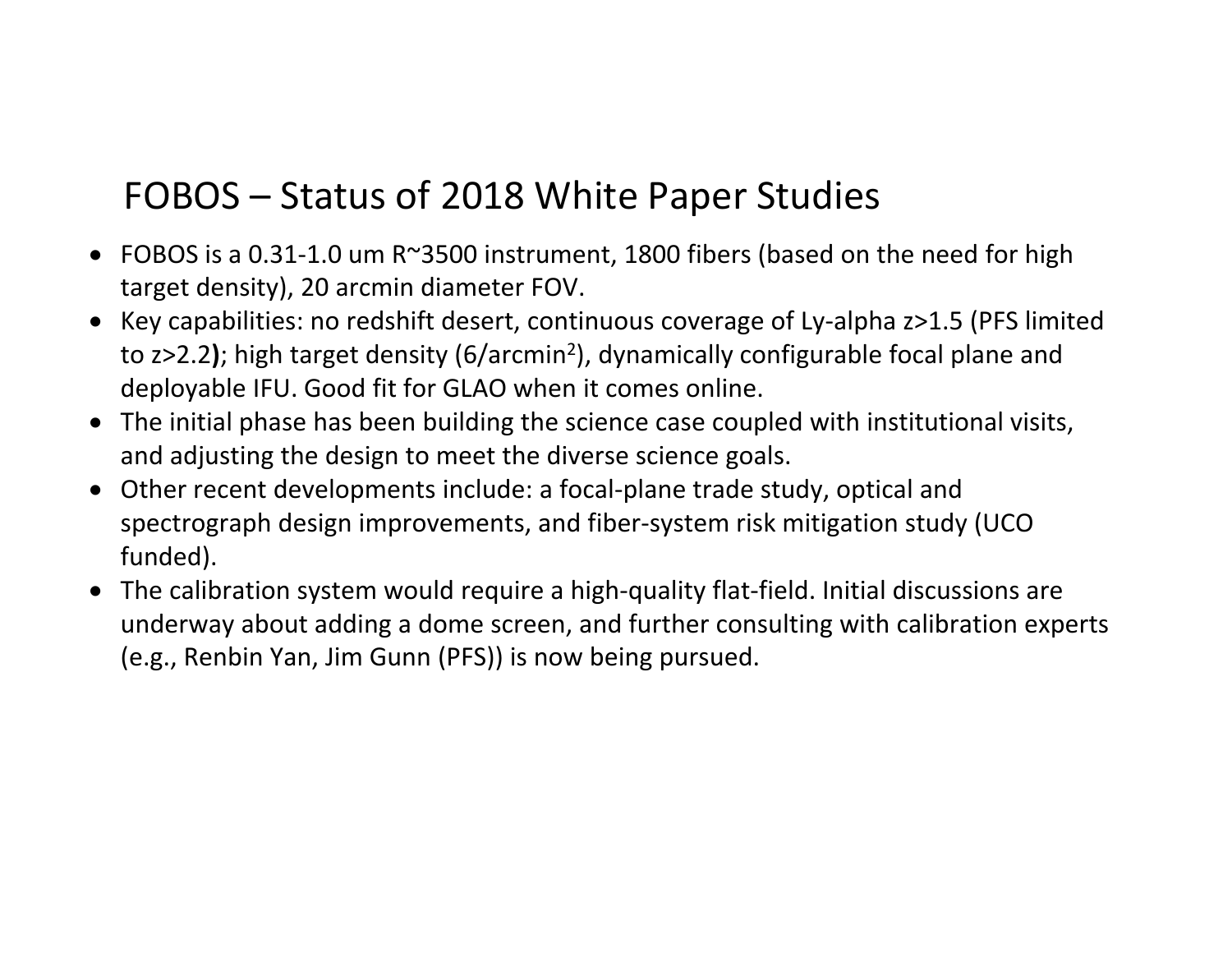#### BIRES – Status of white papers

- BIRES is 0.32-1 µm, R~4500 single-slit spectrograph (4k x 4k). Optimized for TDA use, but also useful for other single-object science. Spectrograph design optimized for UV/blue where similar capabilities do not currently exist @WMKO.
- Primarily unofficial goal would be to replace ESI, obviating need for K2-DM3
- Optical design is based on ESI heritage, yet BIRES provides factors of 2-5 improvement in throughput (depending on wavelength).
- The selection of Keck I is based on the availability of bent-cass ports and the deployable tertiary mirror in KI. The location and coordination of BIRES with other instruments would need further investigations and optimization.
- The slit is to be aligned with the elevation direction, thereby avoiding wavelength-dependent slit losses due to atmospheric refraction. Keck team agrees that the bent cass port would allow this capability without an image rotator.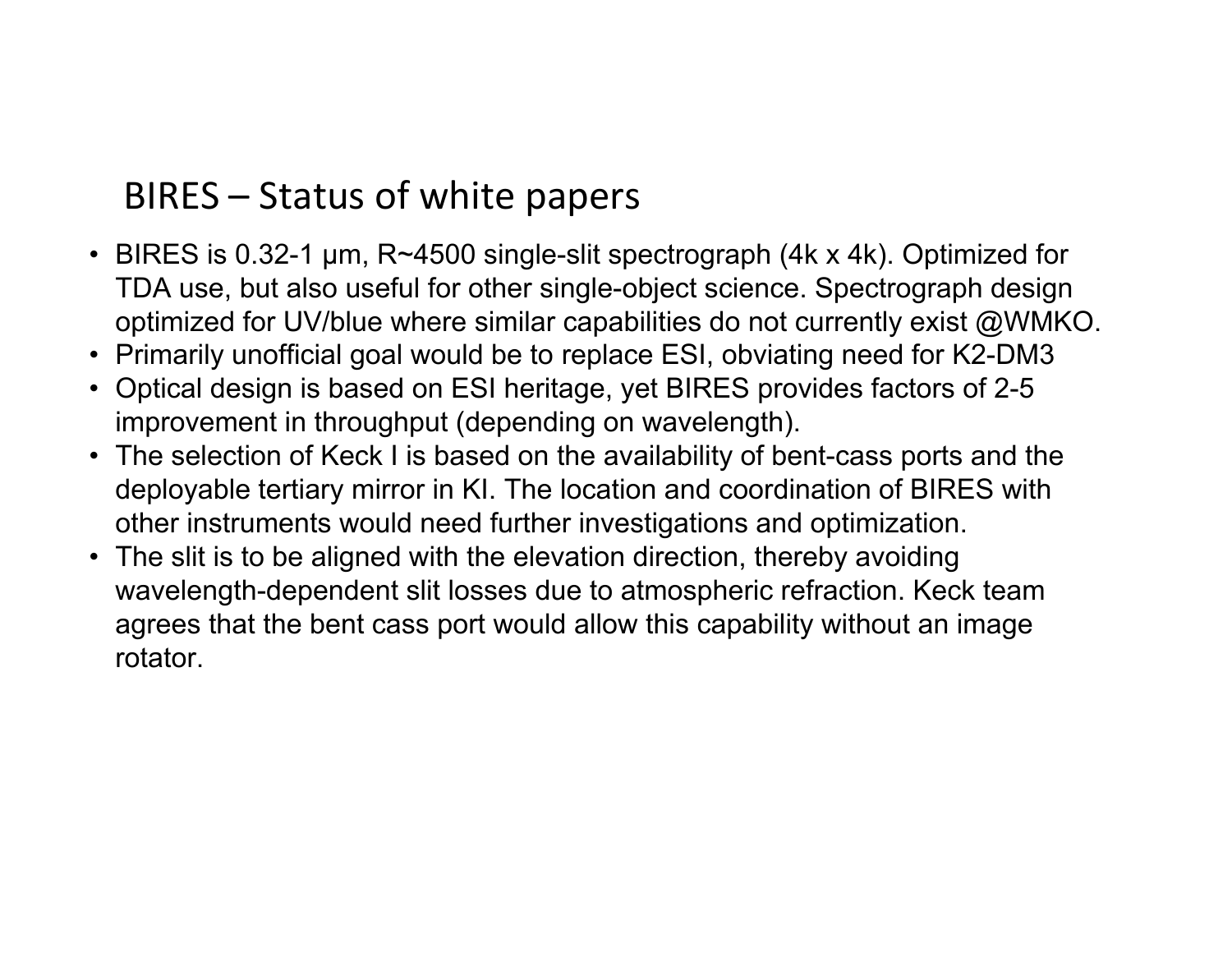# New White Papers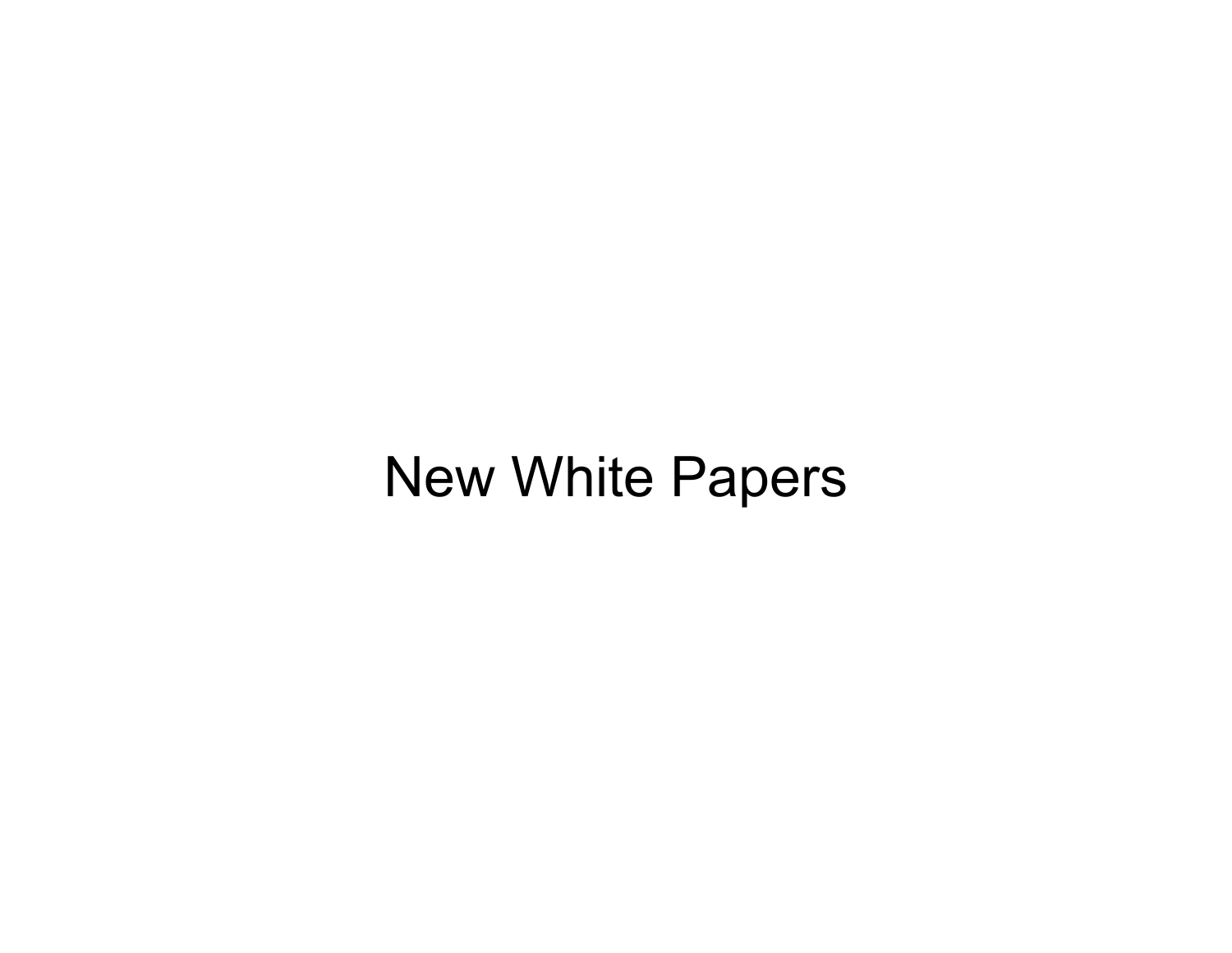# DEIMOS detector upgrade

- PI Evan Kirby (Caltech).
- Proposes to study an upgrade to DEIMOS detector mosaic
	- $\circ$ Will increase quantum efficiency (QE) and operational efficiency
	- $\circ$  Will assemble a science team to assess the feasibility and usefulness of each of the possible new technologies
	- Request funding to support detector engineer Roger Smith.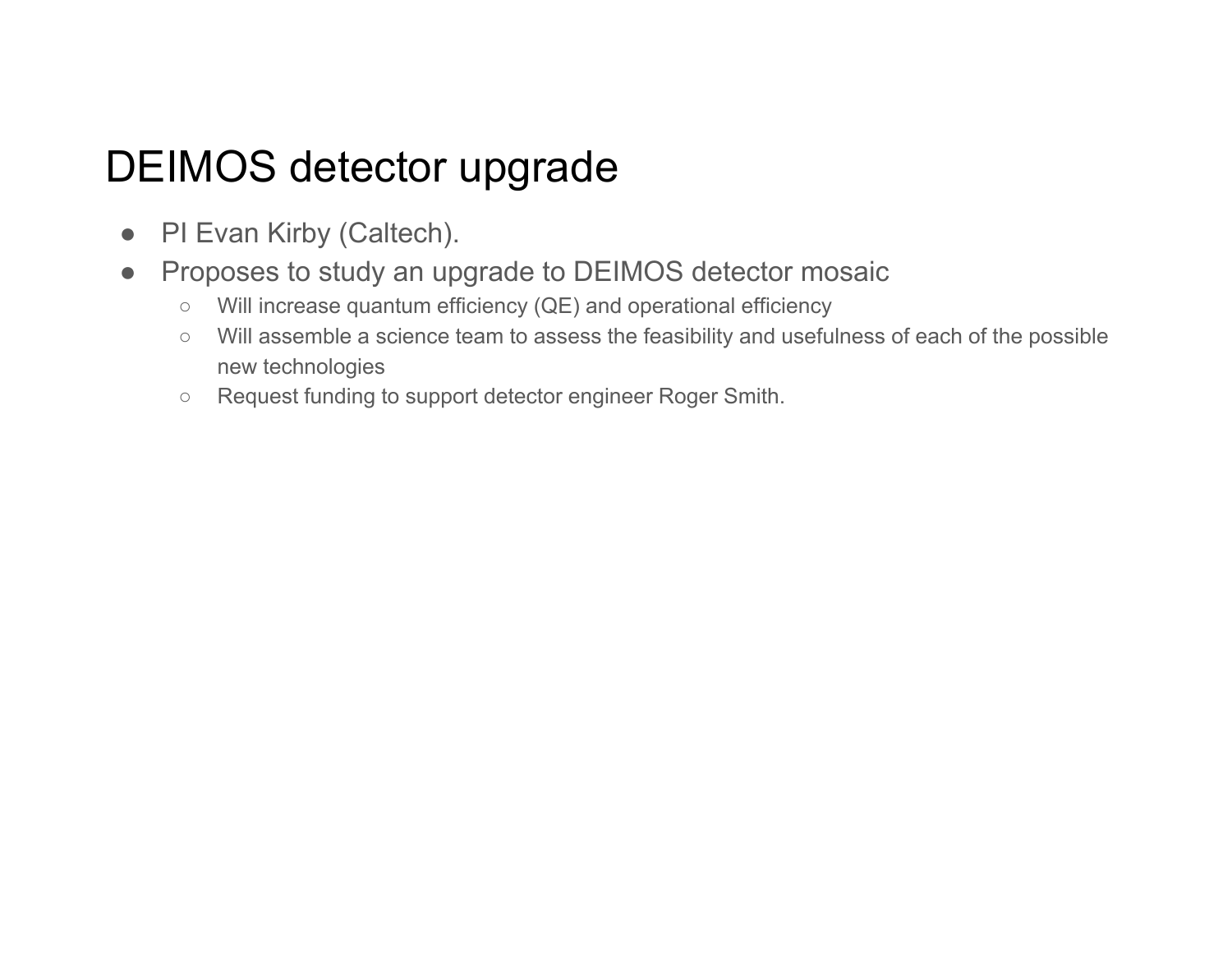### Holographic aperture mask for OSIRIS

- PI Steph Sallum (UCSC/UCI).
- $\bullet$  Proposes to fabricate and install a holographic aperture mask in the OSIRIS Imager. Improves spatial resolution up to 0.5 lambda/D at higher throughput and more baselines than NIRC2 non-redundant aperture mask.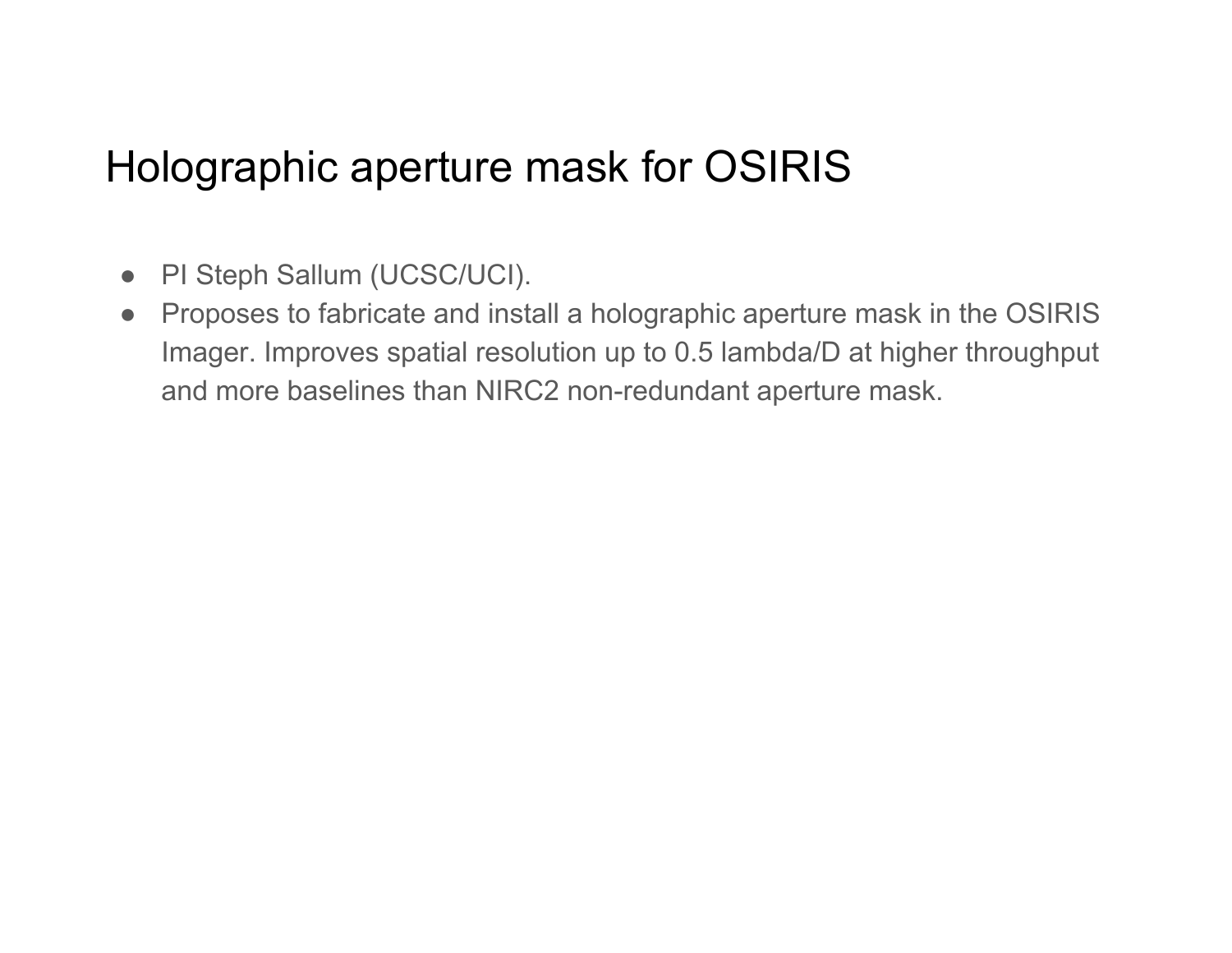# Bringing Data Science to Keck AO

- PI Rebecca Jensen-Clem (UCB/UCSC).
- Proposes to develop a database of Keck AO telemetry and make correlations with science image quality. Will host hackathons to engage and leverage Keck AO community. Will propose for more sophisticated data science analysis.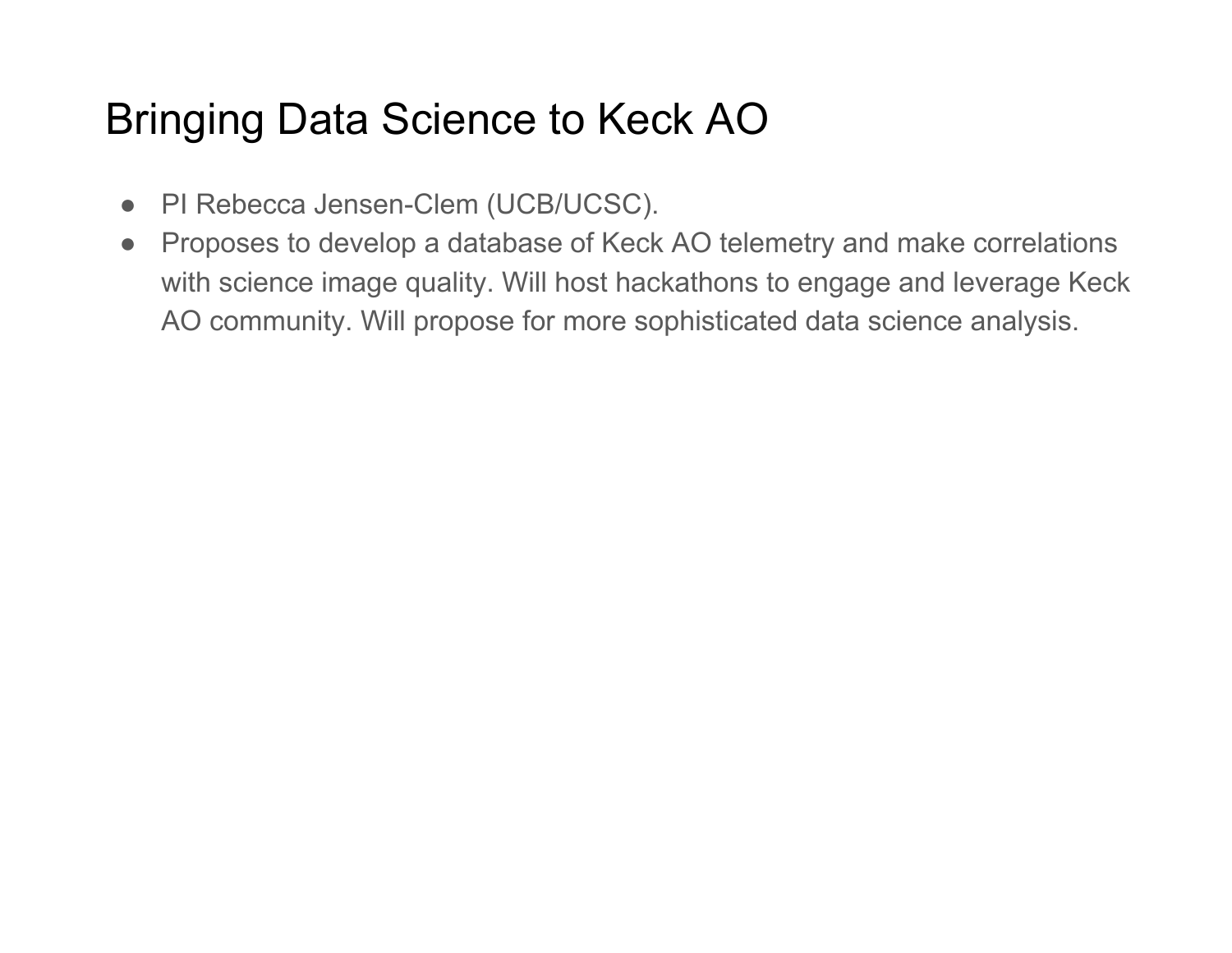### Virtually Imaged Phased Array

- PI Dimitri Mawet (Caltech).
- $\bullet$  Proposes to test a prototype VIPA spectrograph on Keck with new (NIRSPEC) fiber injection unit. Uses novel FP-like VIPA optic.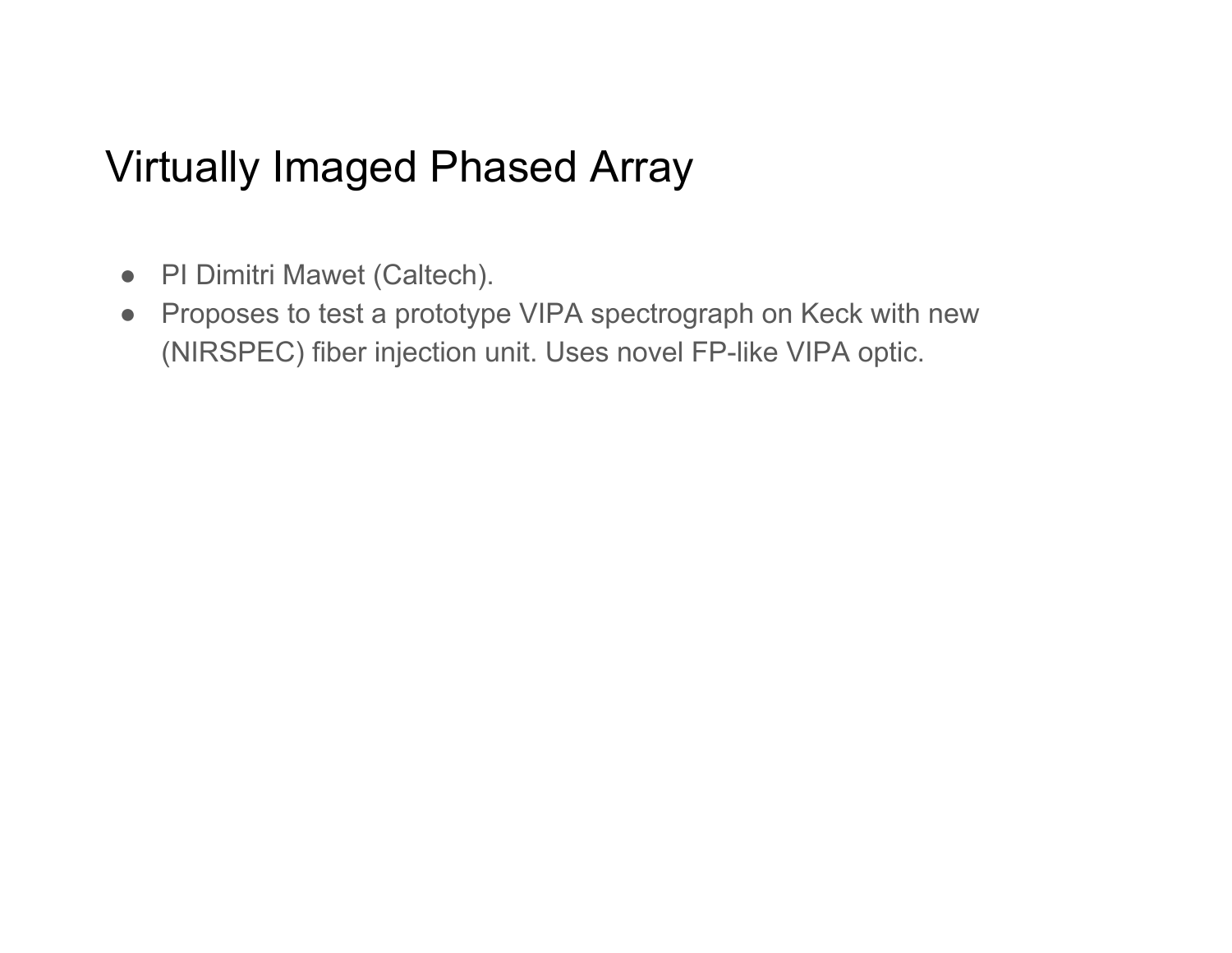# IGNIS spectrometer

- PI Gregory Mace (UT Austin).
- $\bullet$  Proposes to study cloning the GMTNIRS IR spectrograph for Keck. Would provide simultaneous JHKLM (1-5 microns) @R~45,000 spectra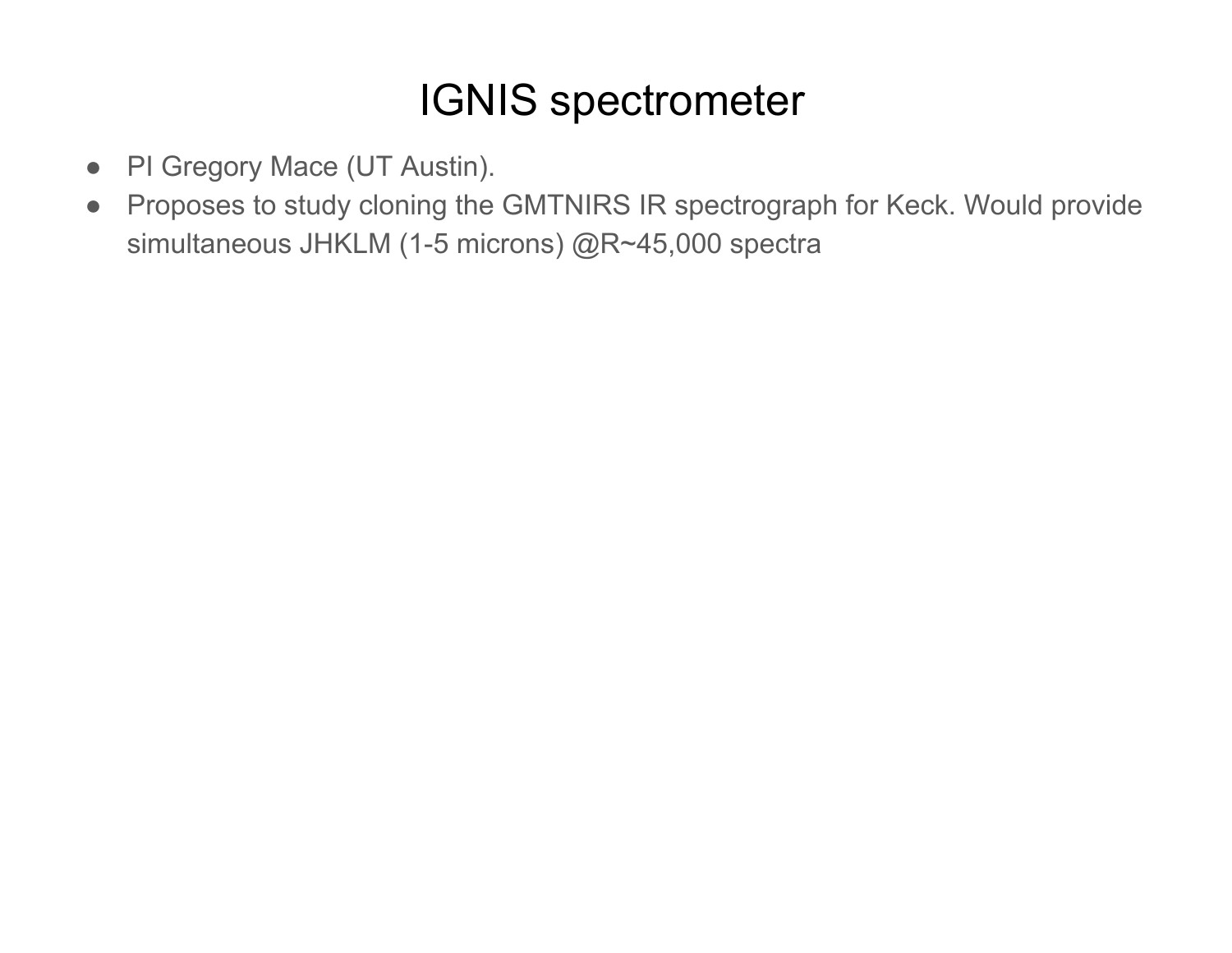# Improving OSIRIS Calibrations

- PI Tuan Do (UCLA).
- Proposes to improve OSIRIS calibration by assessing needed frequency of rectification matrices and wavelength calibrations, develop data quality metrics, design a calibration etalon, hold OSIRIS hackathons to improve DRP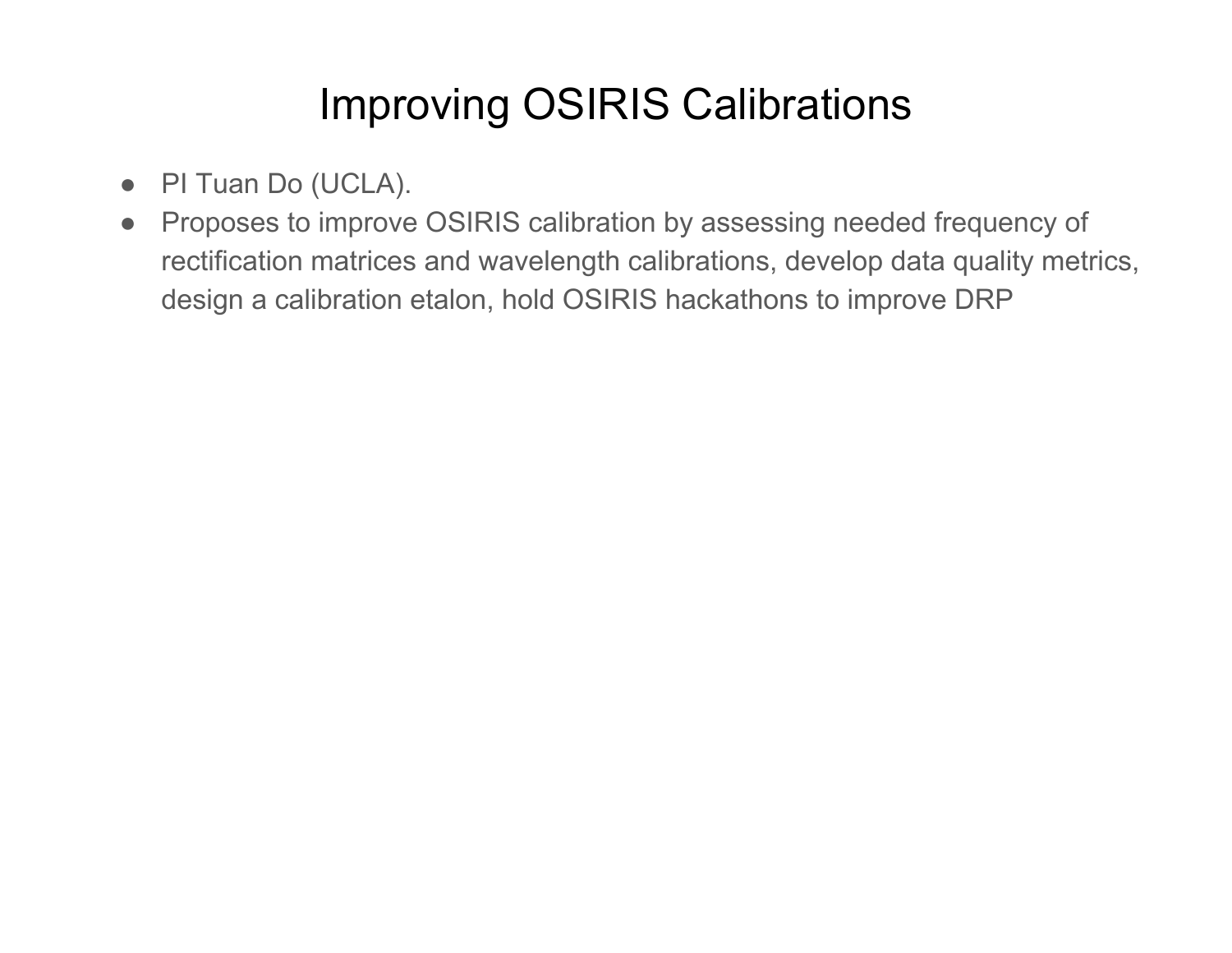#### OSIRIS Interferometer

- PI David Erskine (LLNL)
- $\bullet$  Proposes to study the feasibility of using externally dispersed interferometry (EDI) to increase OSIRIS spectral resolution by ~3X. Will compute S/N estimate and investigate telescope and instrument interface issues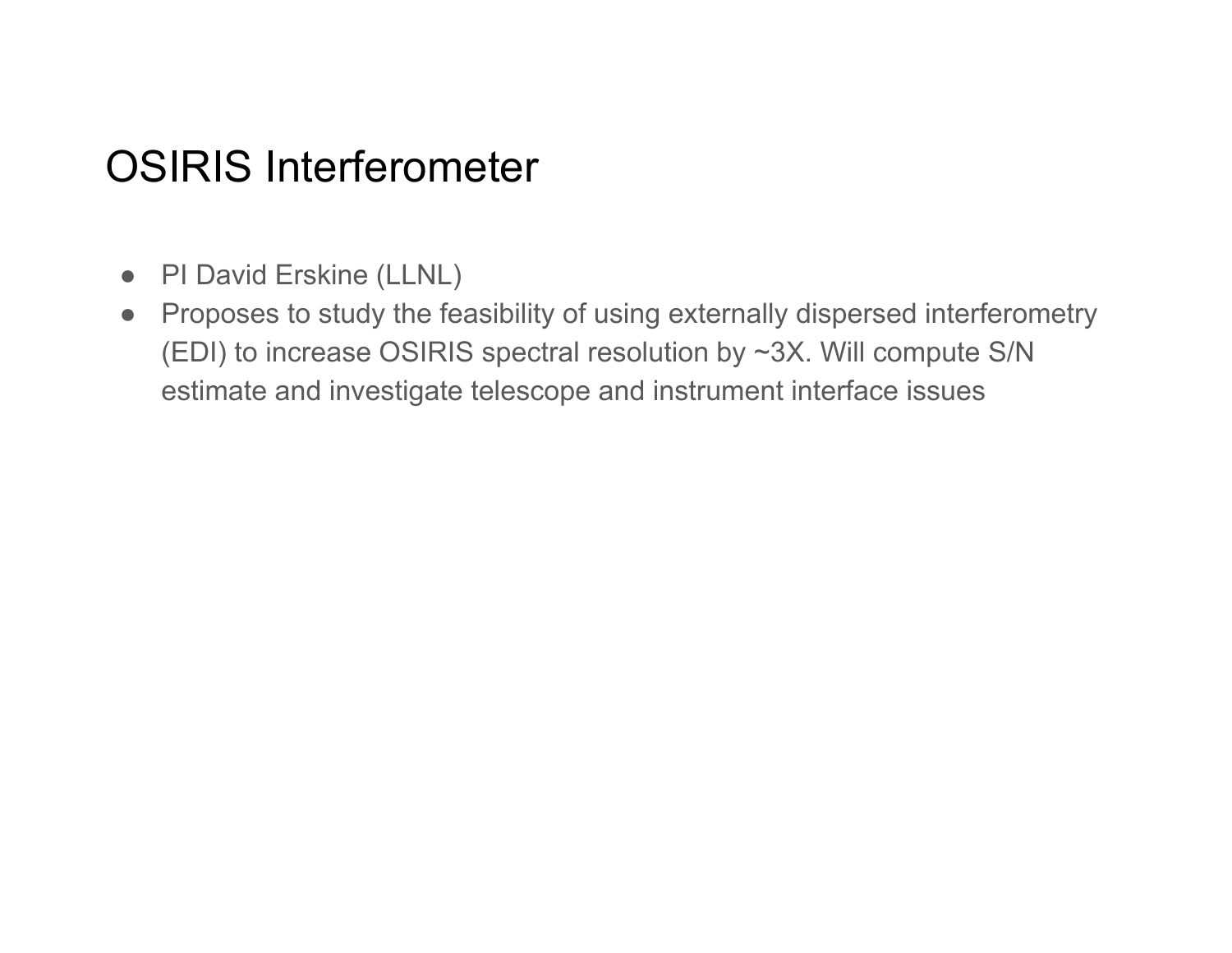# New Phase A Proposals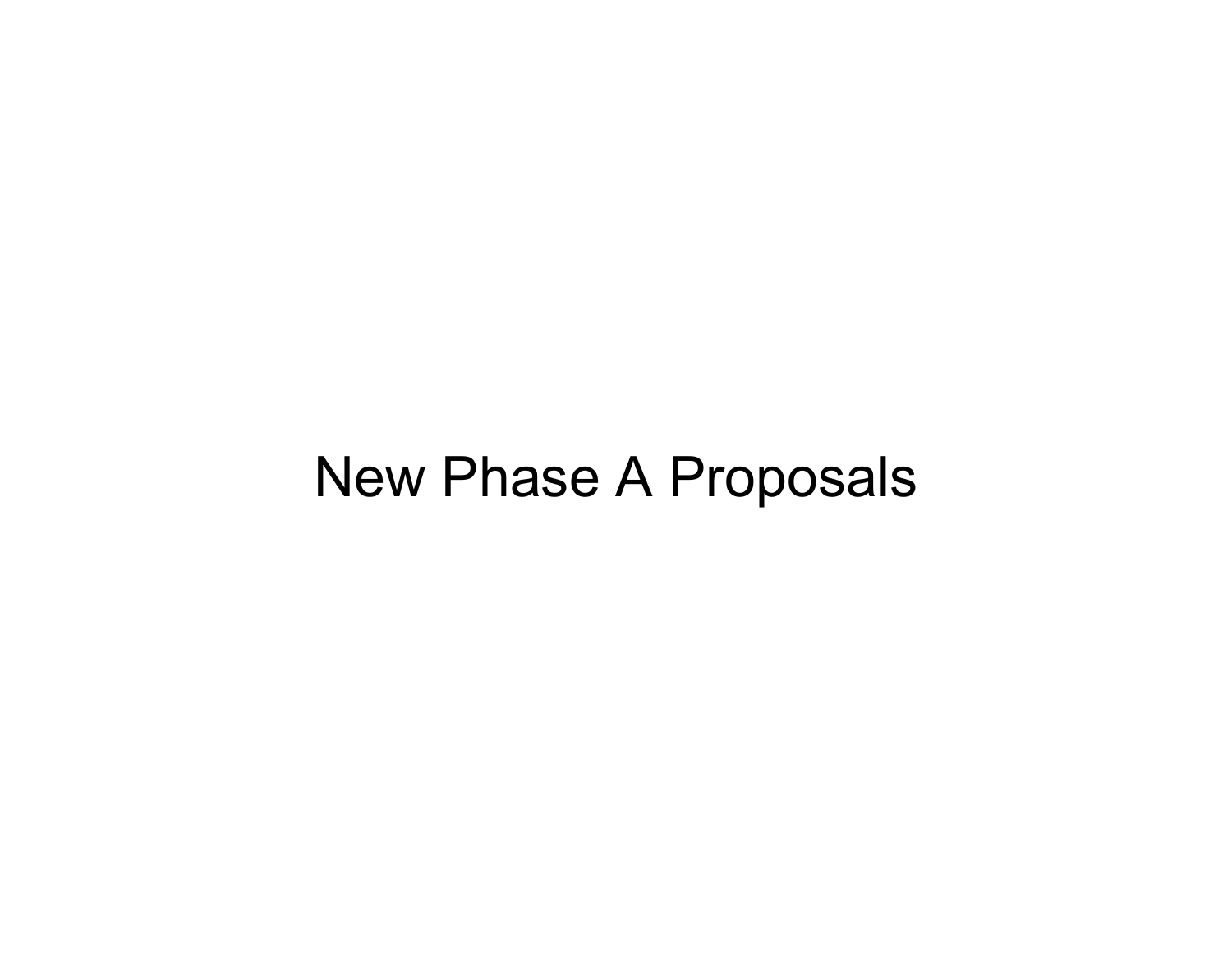# FOBOS

- PI Kevin Bundy (UCO/Lick).
- Proposing to complete conceptual design, develop cost estimates, plan submissions for upcoming funding opportunities provided by the NSF and others, and advance design of high risk components to prepare for MSIP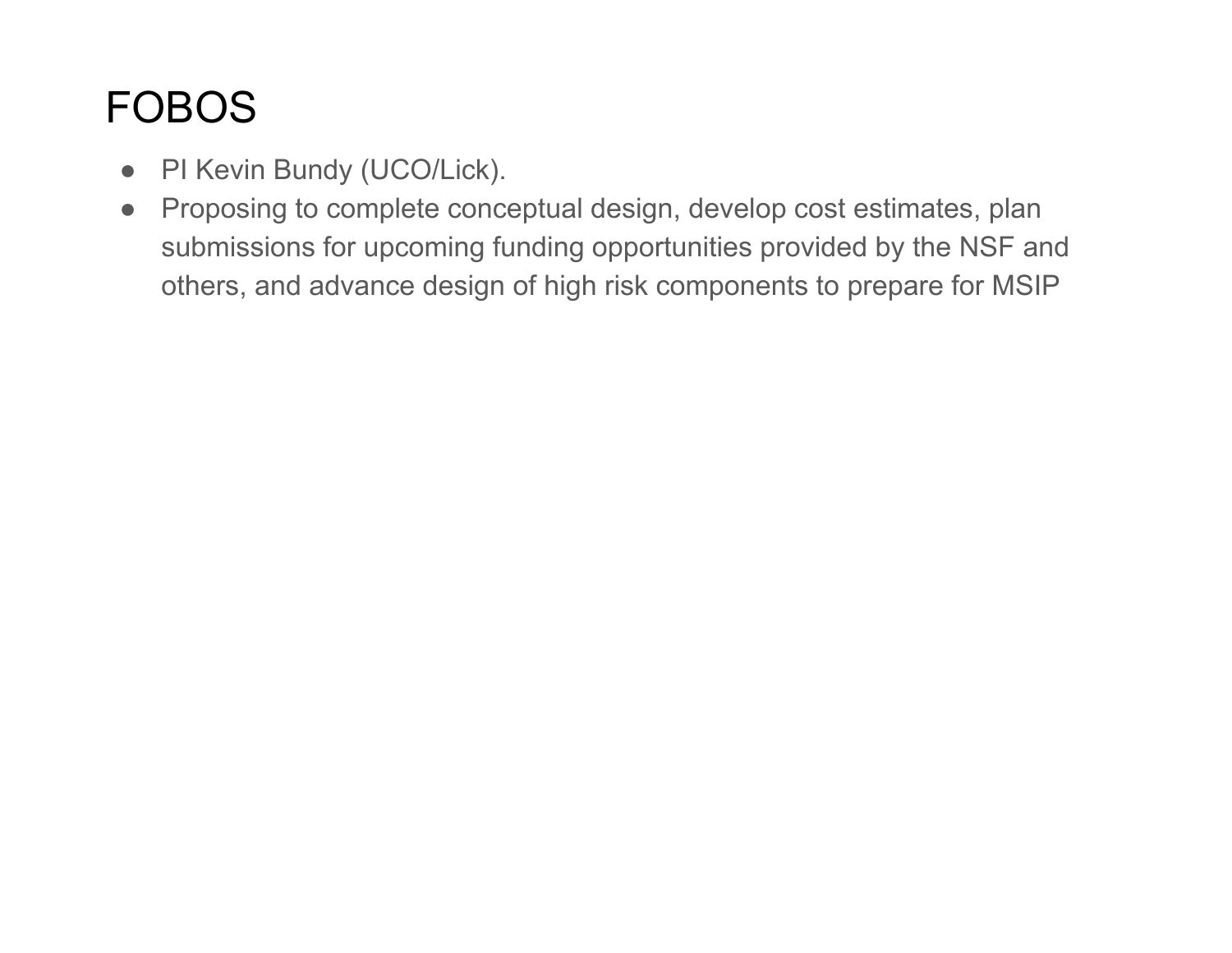# Keck AO Improvements

- PI Peter Wizinowich (WMKO). Request ~1000 hr WMKO time
- $\bullet$  Proposes to develop a funding proposal to upgrade and refurbish Keck AO infrastructure. Topics include reducing thermal background, improving nIR low-order WFS, improving astrometric stability.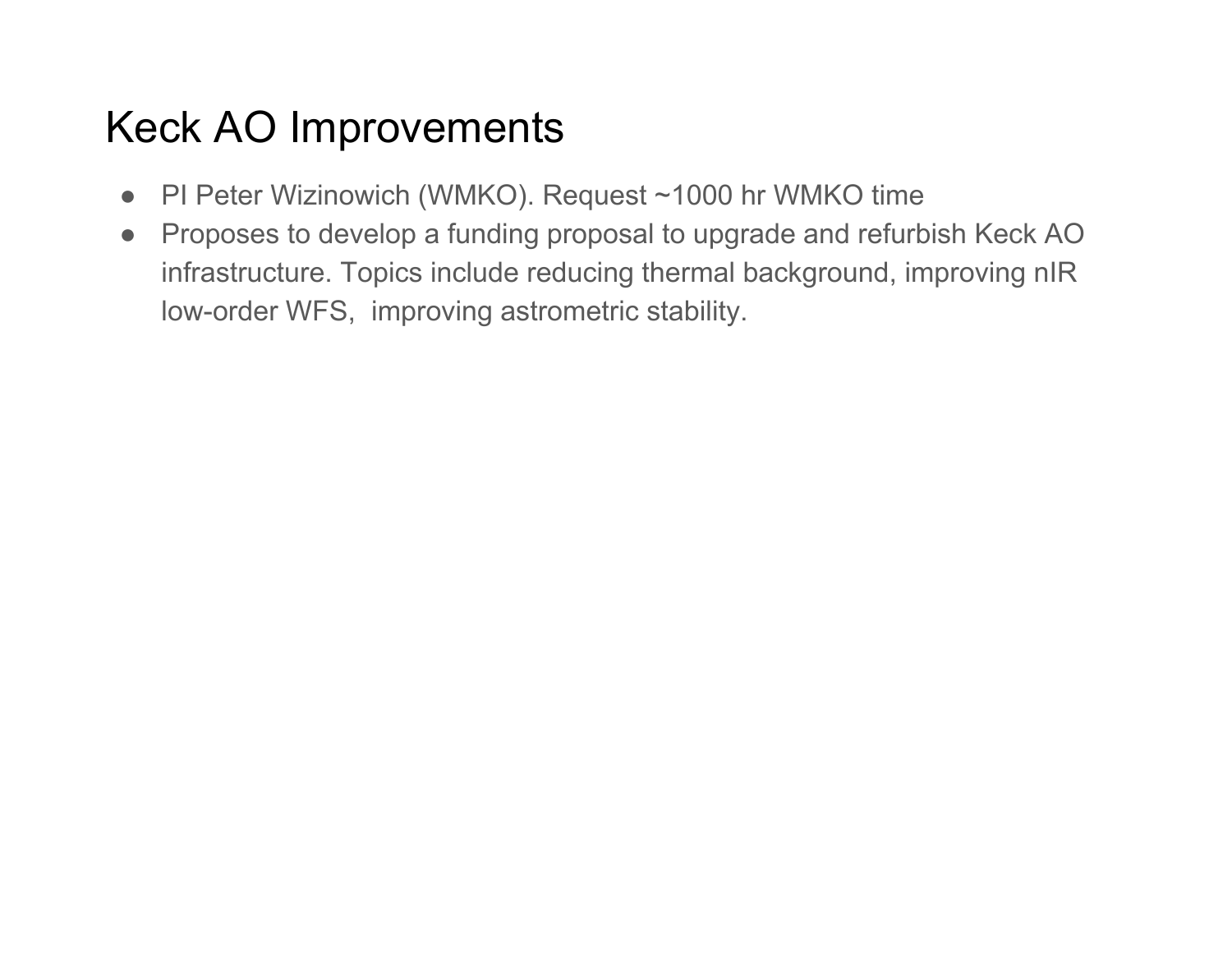## Keck Wide Field Prime Focus Imager

- PI: Jeff Cooke (Swinburne). Request: SSC endorsement to proceed with design work.
- Proposes to continue design work for a wide-field (0.7-1 deg) prime focus imager optimized for near-UV observations.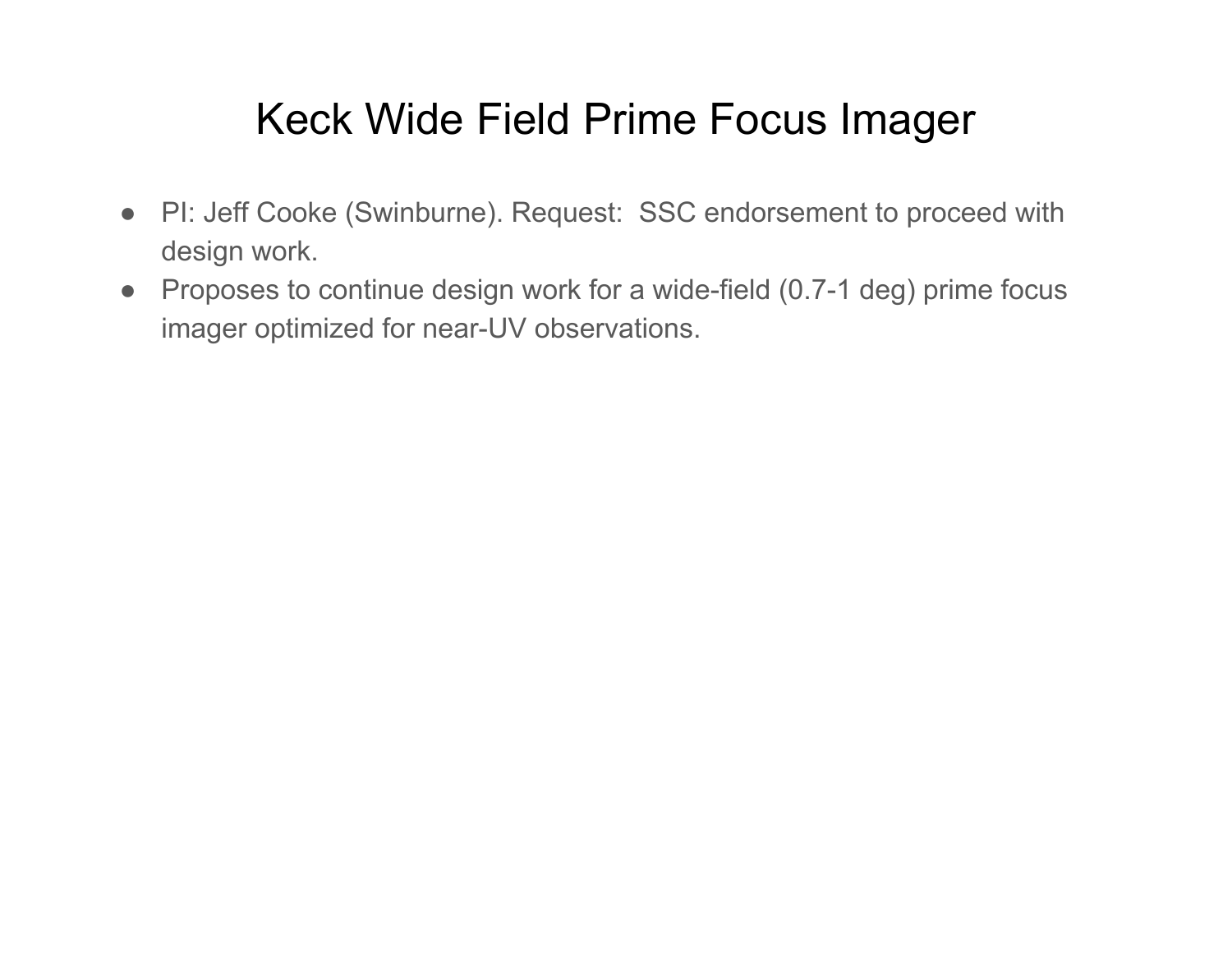# BIRES

- PI Judy Cohen (Caltech).
- Proposes to develop the BIRES concept for a funding proposal including enlarging the science team, closing trades, and advancing the technical design to PDR in preparation for a funding proposal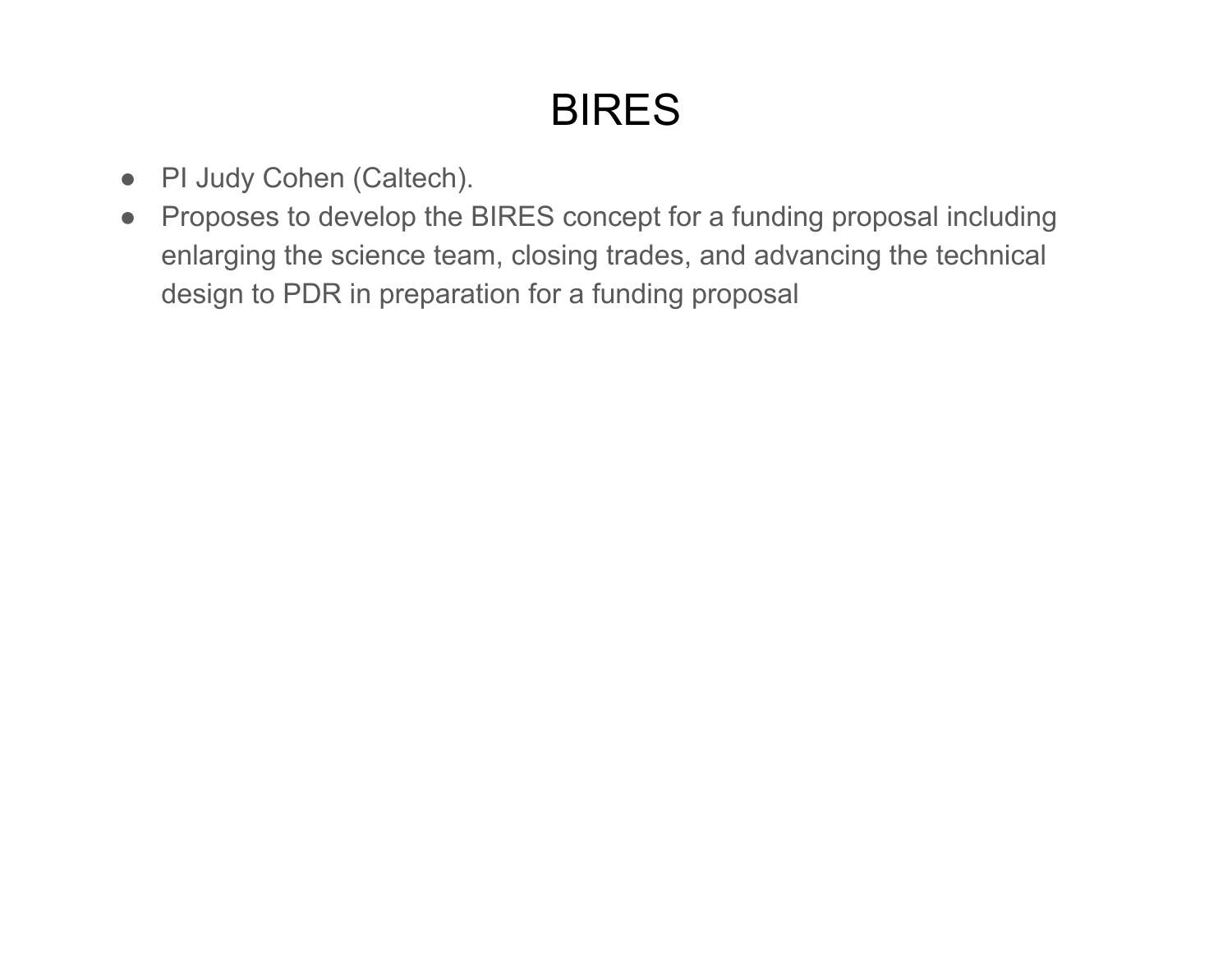# NIRC2 Detector and Electronics Upgrade

- PI Dimitri Mawet (Caltech).
- Proposes to upgrade the obsolete detector electronics and host computer and to add the capability to do focal plane wavefront sensing (speckle suppression).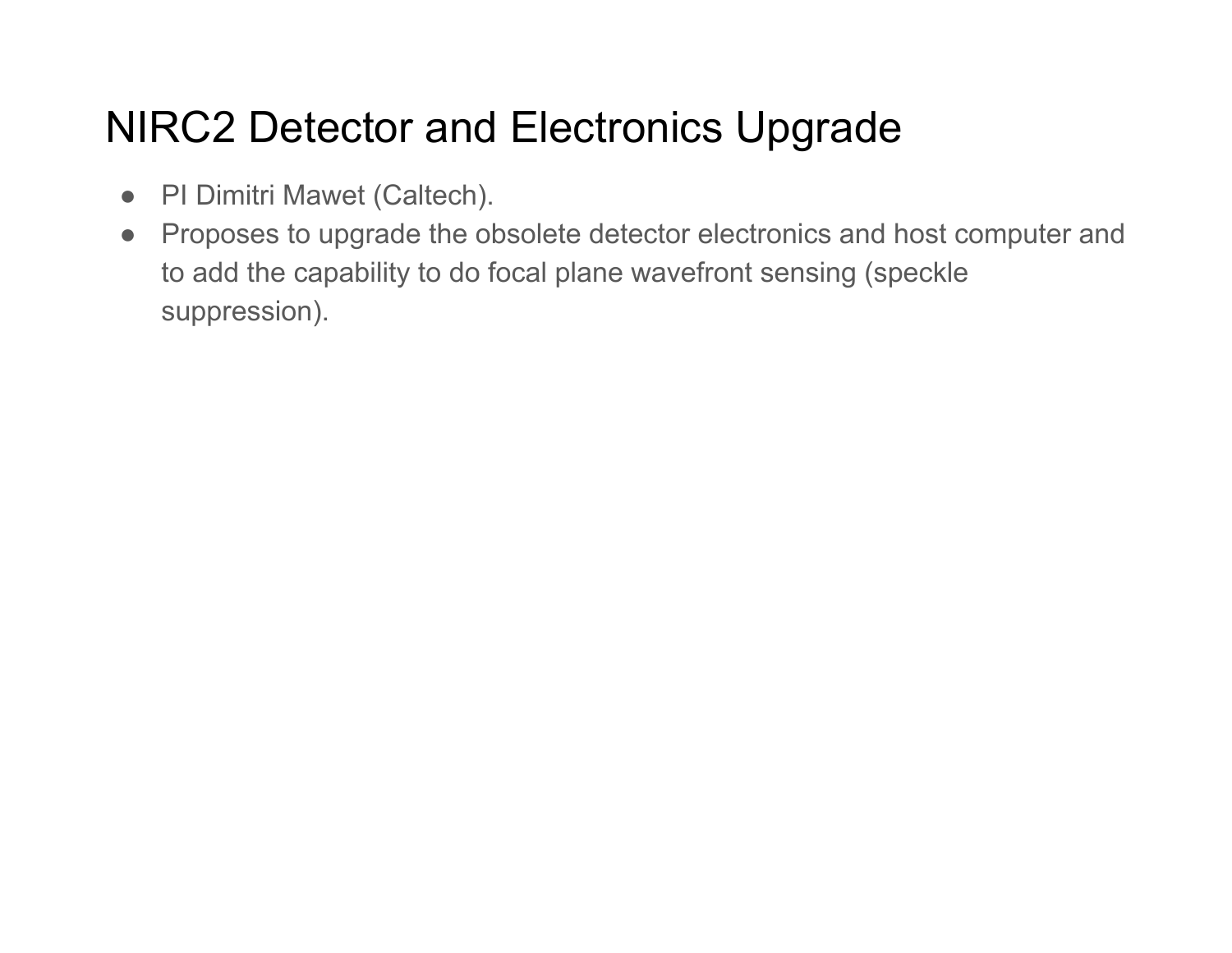# KCRM Update

- $\bullet$ PDR held January 2019
- $\bullet$  Delta review held April 2019
	- ○Demonstrated enhanced system engineering; system engineer on board
	- $\circ$ Reviewed costs and worked to bolster contingency reserves
	- $\circ$  Lingering concerns:
		- ■Need monthly tracking of costs and accomplishments
		- ■Need to understand project milestones
		- ■Need to address camera optics critical path schedule slip
	- $\circ$ Project will address these concerns and report to review chair
- $\bullet$ Integrated master schedule completed; commissioning in 2022A
- $\bullet$ Critical path items include detector (UCSC), camera optics (CIT/Winlight)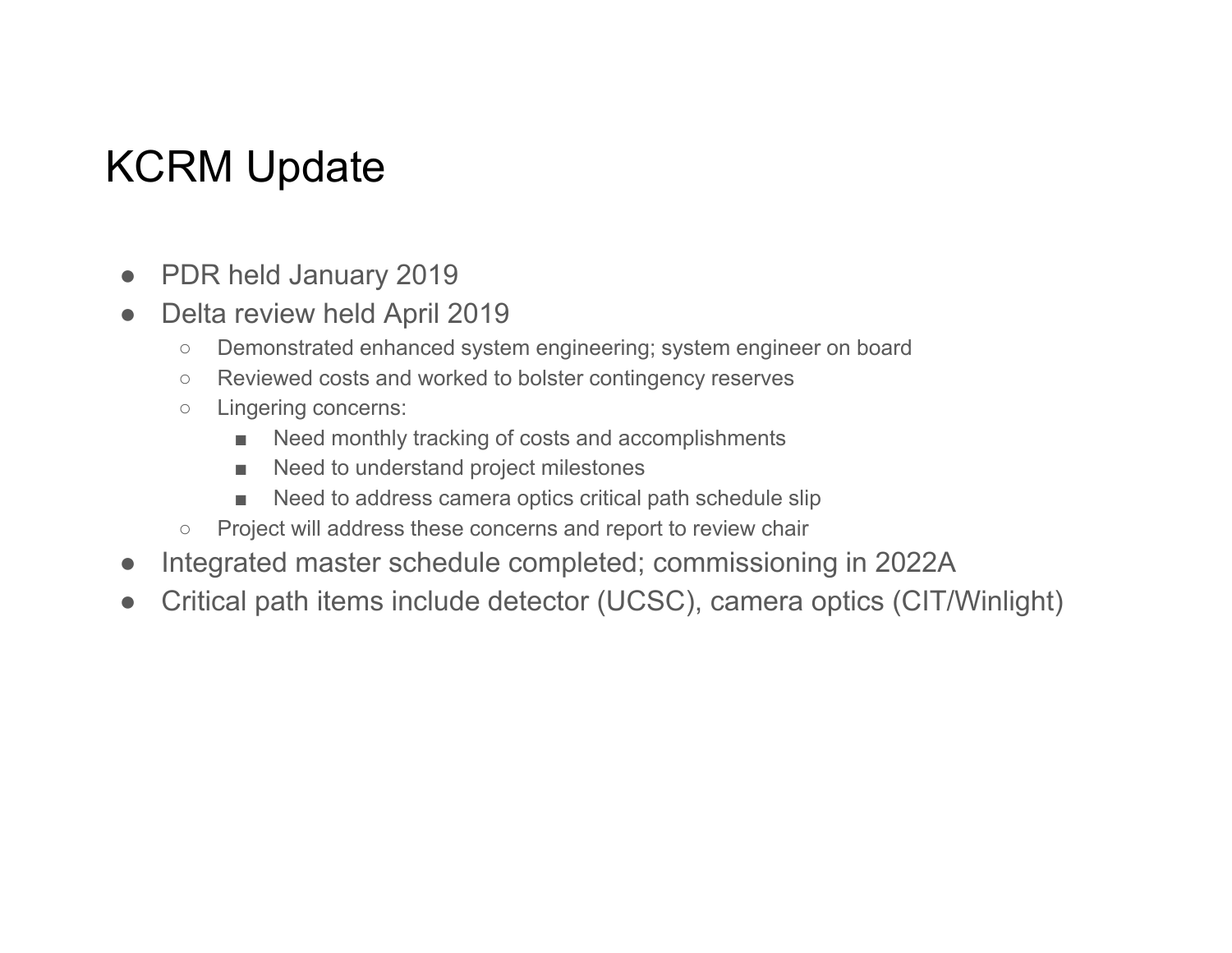# KCRM Update (2)

- ● Schedule issues:
	- $\bigcap$ Optics blanks for CaF2 would take 12 months: 6 month schedule slip on critical path
	- $\circ$ Camera design studies have also slipped 1-2 months
	- $\circ$  Selected random orientation CaF2 crystal as this should not impact long wavelength performance and is easier/faster to procure than single crystal
	- Working on flexible plan for AIT to accommodate sub-assembly deliveries
- $\bullet$  Gary Parks and Michael Brenner have been providing management guidance and assistance
- $\bullet$ Ongoing concerns include funding, camera optics, limited staffing resources
- $\bullet$ KCRM project manager search has been initiated at COO
- $\bullet$  KSOC now reports to WMKO Chief Scientist; organizational structure is working